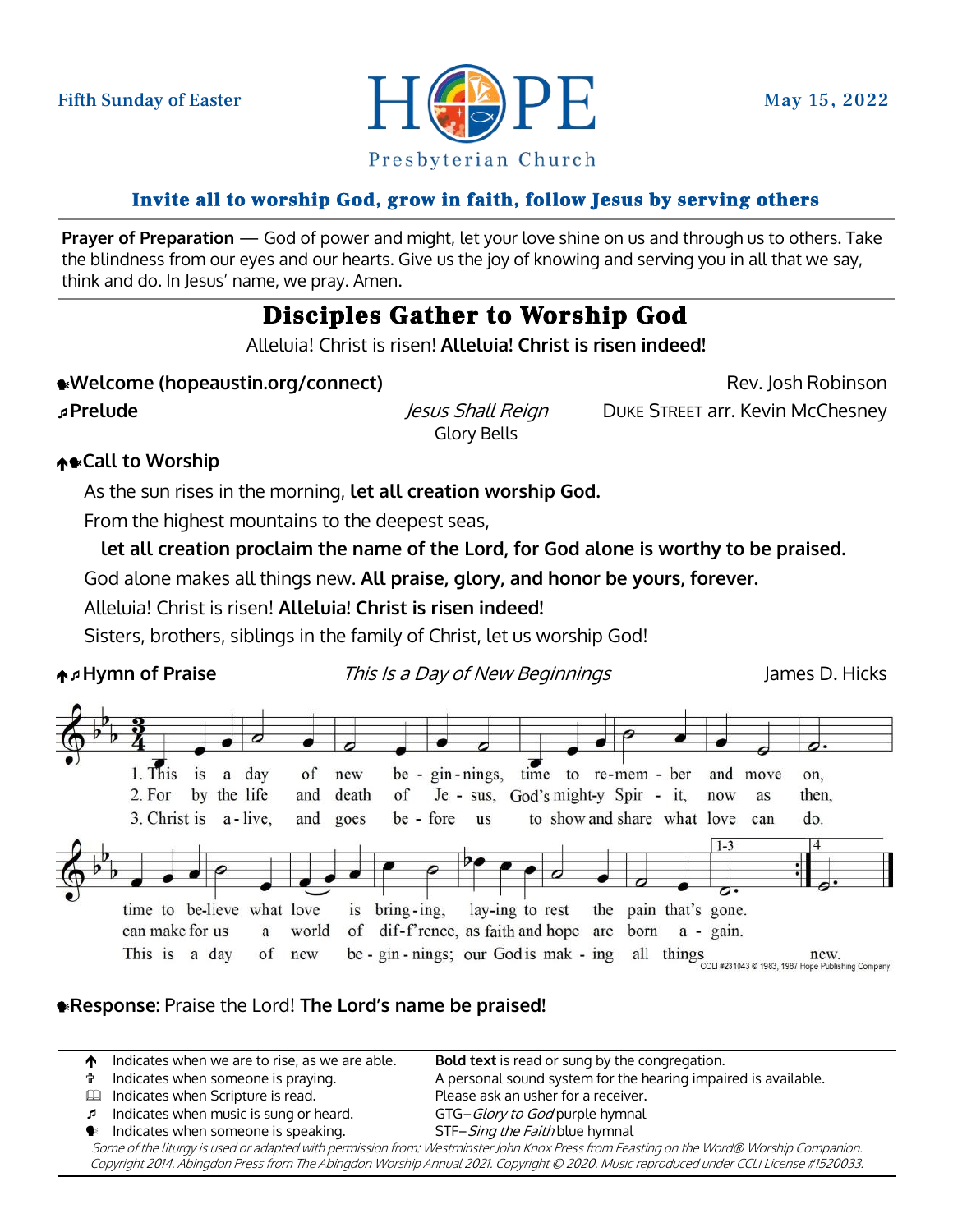### **Prayer of Confession**

**Patient God, sometimes we are just too busy for our own good. We pledge ourselves to hectic schedules, demands on time, energy, and resources that erode all too quickly. We seem to be rushing through life. The cries of those in need often go unheeded in our blur of activities which sap our energy, our resources, our spirits. Christ, have mercy on us.** 

Silent Prayers of Personal Confession

**Christ, have mercy on us. Slow us down a bit, Lord. Remind us again that we are responsible for the care of this world, for reaching out and offering your healing love. Help us to hear the words of patient love that you have for us. Remind us again of Jesus' words to his disciples when he told them that they should love one another as he loved them. May we take time to bear witness to that love in all that we do. For we ask this in Jesus' Name. Amen.**

#### **Assurance of God's Forgiveness**

Hear and believe the good news of the Gospel! **In Jesus Christ, we are forgiven!**

**A. Response 582** (GTG) Glory to God, Whose Goodness Shines on Me Paul M. Vasile

**Glory to God, whose goodness shines on me, And to the Son, whose grace has pardoned me, And to the Spirit, whose love has set me free. As it was in the beginning, is now and ever shall be. Amen.**

© 2008 Paul M. Vasile

### **Sharing the Peace**

The peace of our Lord Jesus Christ be with you all. **And also with you.** 

## Disciples Listen to the Word of God

|                                         | $\Box$                                               |                          |
|-----------------------------------------|------------------------------------------------------|--------------------------|
| <b>•</b> Sermon                         | Living with the End in Mind: A God of New Beginnings | Rev. Josh Robinson       |
| mScripture Reading                      | Revelation 21:1-6 (NRSV)                             | Bible p. 1007            |
| mFirst Reading                          | John 13: 31-35 (NRSV) Bible p. 877                   | Jennifer Goocher         |
| $\bigwedge$ <sub>5</sub> Hymn 824 (GTG) | There Is a Place of Quiet Rest                       | NEAR TO THE HEART OF GOD |
| <b>• Children's Sermon</b>              |                                                      | Rev. Dr. John Leedy      |

**Worship+2: GROW** Resurrection is not just an event in the past, but an ongoing work of God. Where are you witnessing God's resurrection work in the world today?

# Disciples Respond to the Call of God

**Affirmation of Faith** Selected portions from *A Brief Statement of Faith* Selected portions from A Brief Statement of Faith

**In life and death, we belong to God. Through the grace of our Lord Jesus Christ, the love of God, and the communion of the Holy Spirit, we trust in the one triune God, the Holy One of Israel, whom alone we worship and serve.**

**We trust in Jesus Christ, fully human, fully God. Jesus proclaimed the reign of God: preaching good news to the poor and release to the captives, teaching by word and deed and blessing the children, healing the sick and binding up the brokenhearted, eating with outcasts, forgiving sinners, and calling all to repent and believe the gospel. God raised Jesus from the dead, vindicating his sinless life, breaking the power of sin and evil, delivering us from death to life eternal.**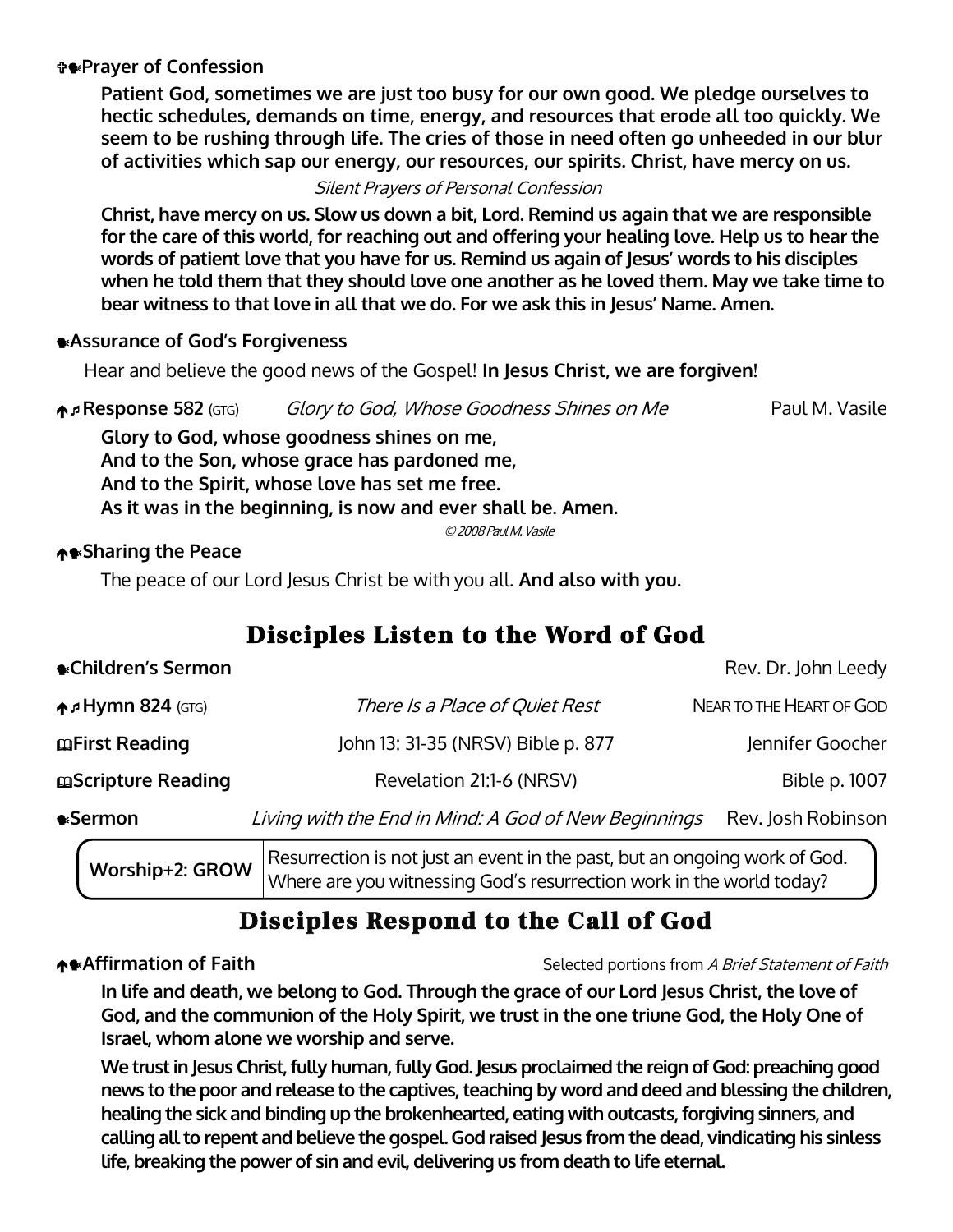**With believers in every time and place, we rejoice that nothing in life or in death can separate us from the love of God in Christ Jesus our Lord. Glory be to the Father, and to the Son, and to the Holy Spirit. Amen.**

### **Prayers of the People & Lord's Prayer (**hopeaustin.org/**prayer)**

The prayer leader concludes the prayer, saying:

**Our Father who art in heaven, hallowed be thy name. Thy kingdom come. Thy will be done, on earth as it is in heaven. Give us this day our daily bread, and forgive us our debts, as we forgive our debtors; and lead us not into temptation, but deliver us from evil. For thine is the kingdom, and the power, and the glory, forever. Amen.**

| <b>Prayer @Home</b>                                                                                                                                      | We continue in prayer for newlyweds, long marriages, and divorced.                                                                                                                                                                                                                                                                                                                                                                                                                                                                                                                                                         |                           |
|----------------------------------------------------------------------------------------------------------------------------------------------------------|----------------------------------------------------------------------------------------------------------------------------------------------------------------------------------------------------------------------------------------------------------------------------------------------------------------------------------------------------------------------------------------------------------------------------------------------------------------------------------------------------------------------------------------------------------------------------------------------------------------------------|---------------------------|
| <b>↑</b> Response 469 (GTG)<br>Lord, listen to your children praying;<br>Lord, send your spirit in this place;<br>Lord, listen to your children praying; | Lord, Listen to Your Children Praying<br>Send us love, send us power, send us grace!<br>CCLI#22829 © 1973 Hope Publishing Co                                                                                                                                                                                                                                                                                                                                                                                                                                                                                               | Ken Medema                |
|                                                                                                                                                          | <b>.</b> Presentation of Tithes and Offerings (hopeaustin.org/donate)                                                                                                                                                                                                                                                                                                                                                                                                                                                                                                                                                      |                           |
| <b>Offertory Anthem</b>                                                                                                                                  | All Things New<br><b>Adult Choir</b>                                                                                                                                                                                                                                                                                                                                                                                                                                                                                                                                                                                       | <b>Craig Courtney</b>     |
|                                                                                                                                                          | Sorrow lingers in the garden, willows weeping wet with dew.<br>But in the breeze a whispered promise: "I am making all things new."<br>Let the gentle hand of morning brush your eyes that you may see<br>Mercies new and never ceasing into all eternity. Alleluia!<br>As it was in the beginning, in the end, so shall it be.<br>Through the cross, a new creation: Christ has won the victory!<br>Step by faith into the promise, bow the knee with voices raised,<br>Singing "holy, holy, holy," in an endless song of praise. Alleluia!<br>Text: Susan Bentall Boersma   CCLI #7010702 © 2013 Beckenhorst Press, Inc. |                           |
| <b>A</b> <sup>D</sup> OXOLOGY 609 (GTG)<br>↑↑ Prayer of Dedication                                                                                       | Praise God, from Whom All Blessings Flow<br>Praise God, from whom all blessings flow.<br>Praise God, all creatures here below. Alleluia, alleluia!<br>Praise God, the source of all our gifts.<br>Praise Jesus Christ, whose power uplifts.<br>Praise the Spirit, Holy Spirit. Alleluia, alleluia, alleluia!                                                                                                                                                                                                                                                                                                               | <b>LASST UNS ERFREUEN</b> |
| <b><i>T</i>*Sabbatical Commissioning of Pastor Josh</b>                                                                                                  |                                                                                                                                                                                                                                                                                                                                                                                                                                                                                                                                                                                                                            | Rev. Dr. John Leedy       |
| ↑ Hymn 765 (GTG)                                                                                                                                         | May the God of Hope Go with Us                                                                                                                                                                                                                                                                                                                                                                                                                                                                                                                                                                                             | <b>CANTO DE ESPERANZA</b> |